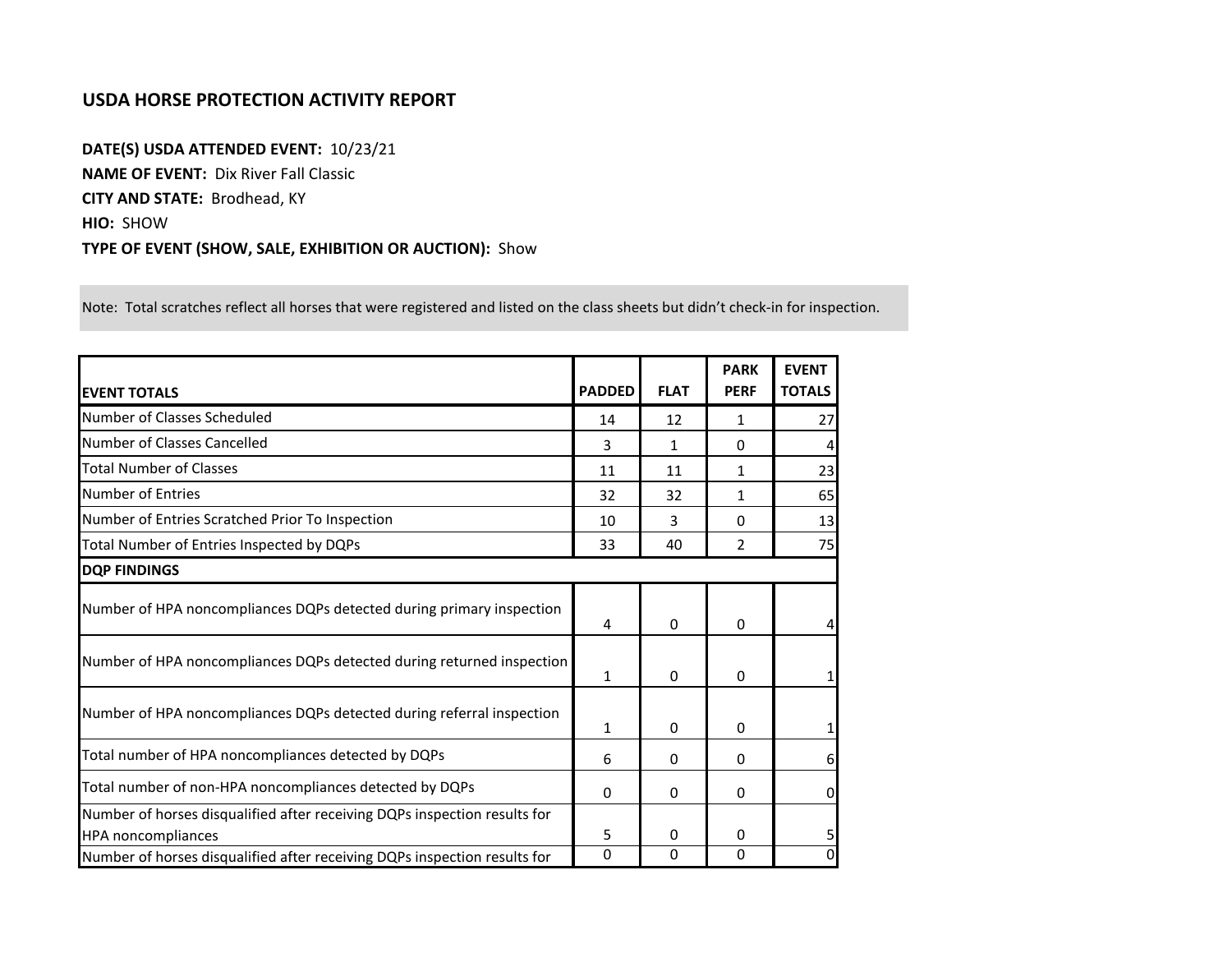| <b>USDA FINDINGS</b>                                                  |          |          |              |    |
|-----------------------------------------------------------------------|----------|----------|--------------|----|
| Number Pre-show Entries USDA VMOs Inspected                           | 7        | $\Omega$ | 1            | 8  |
| Number Post-show Entries USDA VMOs Inspected                          | 7        | 1        | 0            | 8  |
| Total Number of Entries USDA VMOs Inspected                           | 14       | 1        | 1            | 16 |
| Number of HPA noncompliances detected by USDA VMOs and returned to    |          |          |              |    |
| <b>DQPs</b>                                                           | 1        | $\Omega$ | $\mathbf{0}$ |    |
| Number of HPA noncompliances detected by USDA VMOs and referred to    |          |          |              |    |
| <b>DQPs</b>                                                           | 1        | $\Omega$ | 0            |    |
| Total number of HPA noncompliances detected by USDA VMOs              | 2        | 0        | $\Omega$     |    |
| Number of HPA noncompliances referred by USDA VMOs to Show            |          |          |              |    |
| Management for disqualification                                       | 0        | $\Omega$ | $\Omega$     | 0  |
| Number of horses disqualified by Show Management after receiving USDA |          |          |              |    |
| VMOs inspection results                                               | $\Omega$ | $\Omega$ | $\Omega$     |    |
| <b>MANAGEMENT ACTION</b>                                              |          |          |              |    |
| Total Number of Horses Disqualified by Show Management for HPA        |          |          |              |    |
| noncompliances                                                        | 5.       | $\Omega$ | $\Omega$     |    |
| Total Number of Horses Disqualified by Show Management for non-HPA    |          |          |              |    |
| noncompliances                                                        | 0        | $\Omega$ | 0            |    |
| Total Number of Horses Disqualified by Show Management                | 5        | 0        | <sup>0</sup> |    |

|                                                        |               |             | <b>PARK</b> | <b>EVENT</b>  |
|--------------------------------------------------------|---------------|-------------|-------------|---------------|
| HPA NONCOMPLIANCE BREAK DOWN (DQP PRE-SHOW)            | <b>PADDED</b> | <b>FLAT</b> | <b>PERF</b> | <b>TOTALS</b> |
| Bilateral                                              |               | 0           | 0           |               |
| Unilateral                                             | 0             | 0           | 0           | 0             |
| Scar Rule                                              | 1             | 0           | 0           |               |
| <b>Prohibited Substance</b>                            | 2             | 0           | 0           |               |
| <b>Action Devices</b>                                  | 0             | 0           | ŋ           | 0             |
| Heel/Toe                                               | 0             | 0           | ი           | 0             |
| <b>50% Rule</b>                                        | 0             | $\Omega$    | በ           | $\Omega$      |
| <b>High Band</b>                                       | 0             | 0           | በ           | 0             |
| Other HPA noncompliance - Please Specify: inflammation | 1             | 0           | 0           |               |
| NON HPA noncompliance - Please Specify:                | 0             | 0           | በ           | $\mathbf 0$   |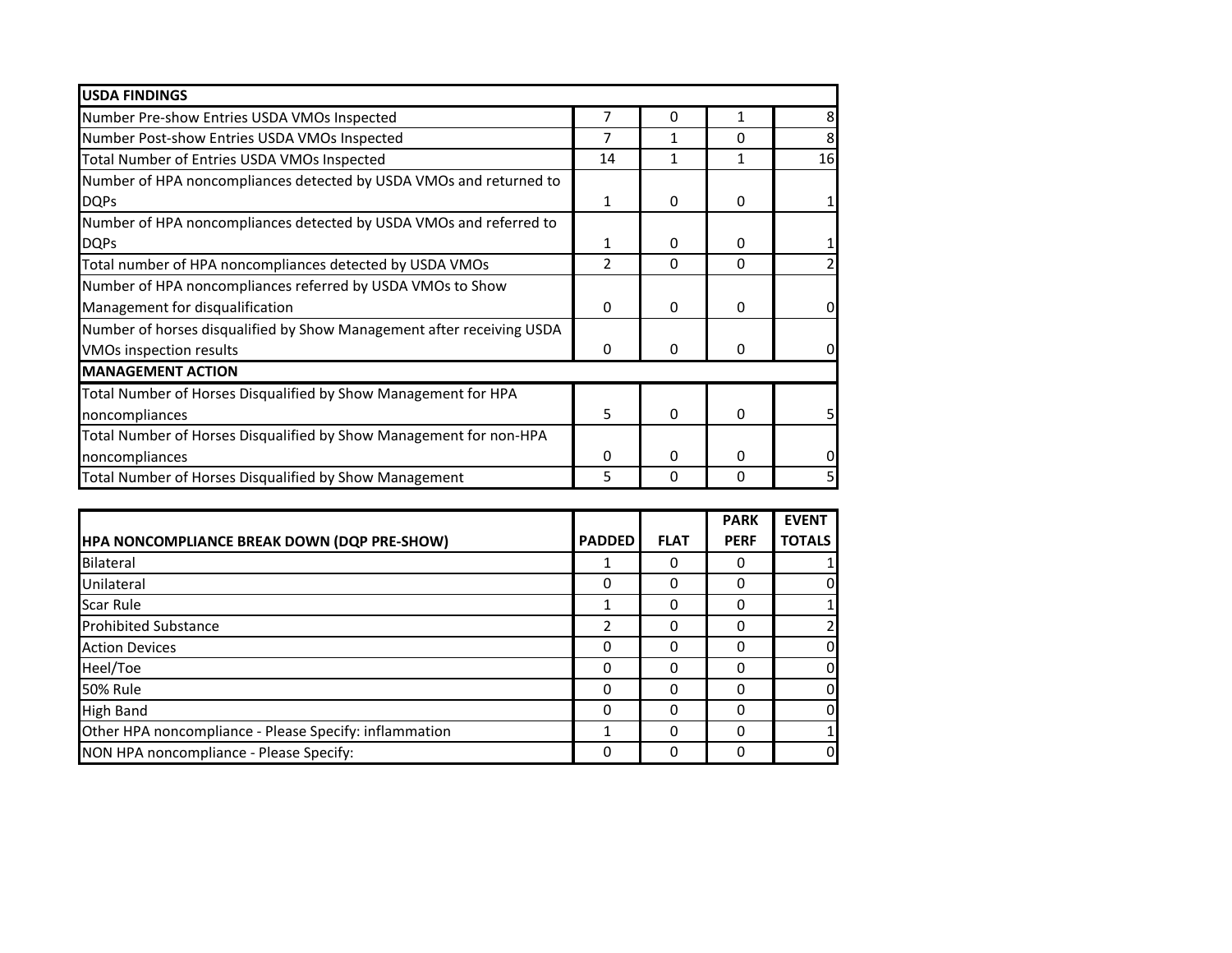|                                                        |               |             | <b>PARK</b> | <b>EVENT</b>   |
|--------------------------------------------------------|---------------|-------------|-------------|----------------|
| <b>HPA NONCOMPLIANCE BREAK DOWN (DQP POST-SHOW)</b>    | <b>PADDED</b> | <b>FLAT</b> | <b>PERF</b> | <b>TOTALS</b>  |
| Bilateral                                              | 0             | 0           | 0           | 0              |
| Unilateral                                             | 0             | 0           | 0           | $\overline{0}$ |
| <b>Scar Rule</b>                                       | 0             | 0           | 0           | $\overline{0}$ |
| <b>Prohibited Substance</b>                            | 0             | 0           | 0           | $\overline{0}$ |
| <b>Action Devices</b>                                  | 0             | O           | O           | $\overline{0}$ |
| Heel/Toe                                               | 0             | O           | 0           | $\overline{0}$ |
| <b>50% Rule</b>                                        | 0             | 0           | 0           | 0              |
| <b>High Band</b>                                       | 0             | 0           | 0           | 0              |
| Other HPA noncompliance - Please Specify: inflammation |               | 0           | 0           |                |
| NON HPA noncompliance - Please Specify:                | 0             | 0           | O           | $\Omega$       |

|                                                    |               |             | <b>PARK</b> | <b>EVENT</b>  |
|----------------------------------------------------|---------------|-------------|-------------|---------------|
| <b>HPA NONCOMPLIANCE BREAK DOWN (VMO PRE-SHOW)</b> | <b>PADDED</b> | <b>FLAT</b> | <b>PERF</b> | <b>TOTALS</b> |
| Bilateral                                          |               | 0           |             | 0             |
| Unilateral                                         | 0             | $\Omega$    |             | 0             |
| <b>Scar Rule</b>                                   | O             | 0           |             | $\Omega$      |
| <b>Prohibited Substance</b>                        | 2             | 0           |             |               |
| <b>Action Devices</b>                              | 0             | $\Omega$    |             | 0             |
| Heel/Toe                                           | O             | O           |             | $\Omega$      |
| <b>50% Rule</b>                                    | o             | ŋ           |             | 0             |
| <b>High Band</b>                                   | O             | O           |             | 0             |
| Other HPA noncompliance - Please Specify:          | 0             | O           |             | $\Omega$      |

|                                                     |               |             | <b>PARK</b> | <b>EVENT</b>   |
|-----------------------------------------------------|---------------|-------------|-------------|----------------|
| <b>HPA NONCOMPLIANCE BREAK DOWN (VMO POST-SHOW)</b> | <b>PADDED</b> | <b>FLAT</b> | <b>PERF</b> | <b>TOTALS</b>  |
| Bilateral                                           | 0             | 0           |             | 0              |
| <b>Unilateral</b>                                   | 0             | 0           |             | $\overline{0}$ |
| Scar Rule                                           | 0             | 0           |             | $\overline{0}$ |
| <b>Prohibited Substance</b>                         | 0             | 0           |             | 0              |
| <b>Action Devices</b>                               | 0             | 0           |             | $\overline{0}$ |
| Heel/Toe                                            | 0             | 0           |             | $\overline{0}$ |
| <b>50% Rule</b>                                     | 0             | O           |             | 0              |
| <b>High Band</b>                                    | 0             | 0           |             | $\overline{0}$ |
| Other HPA noncompliance - Please Specify:           | 0             | 0           |             | $\overline{0}$ |